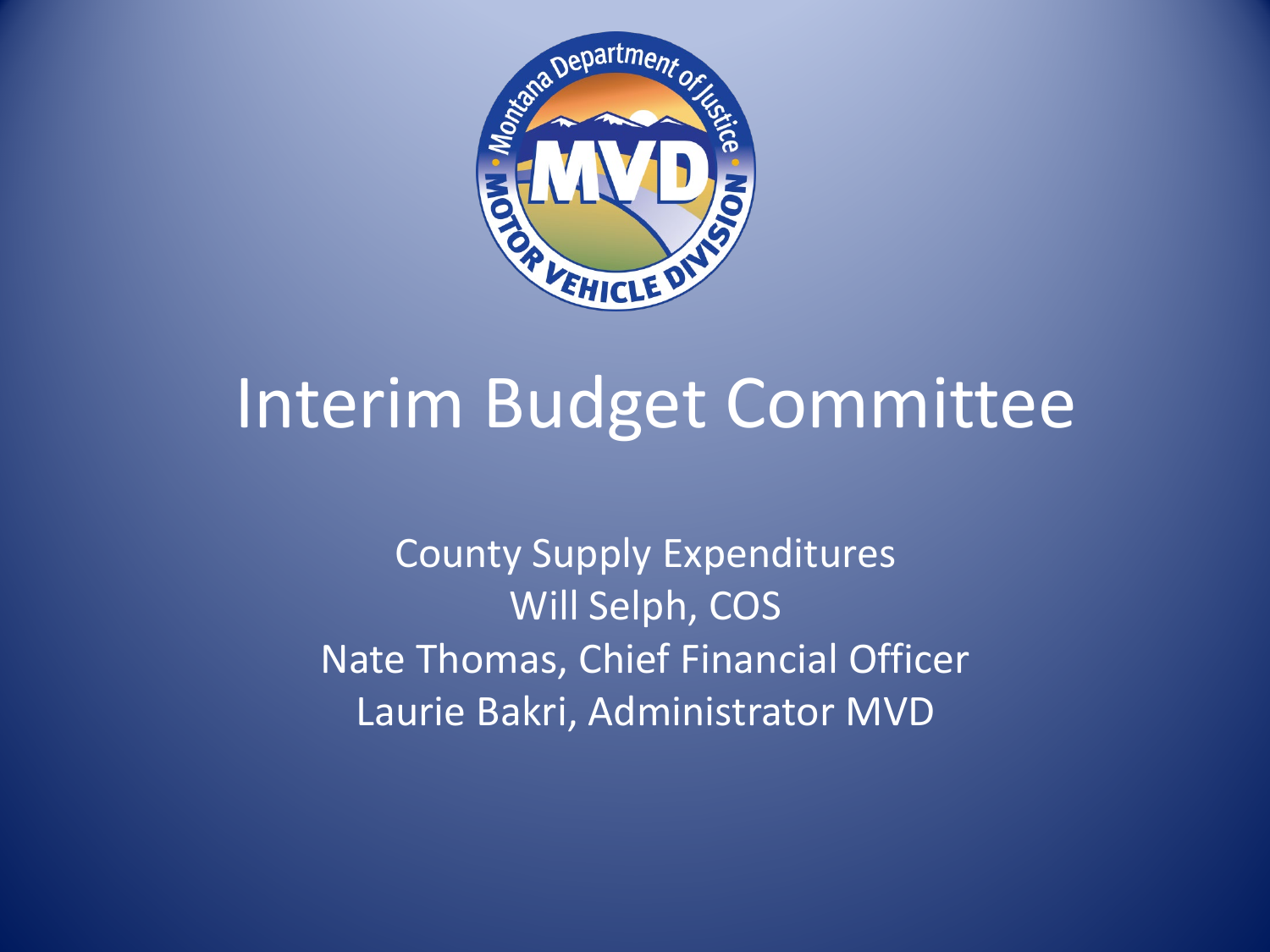#### Past Process for Supplies

- Counties could purchase toner and paper and request reimbursement from MVD
	- No parameters were set
	- No auditing of spending for individual Counties
	- No ability to forecast expenses from year-to-year
	- Widely varied cost from County to County
		- From \$2.98 to \$96.35 per 1,000 transactions

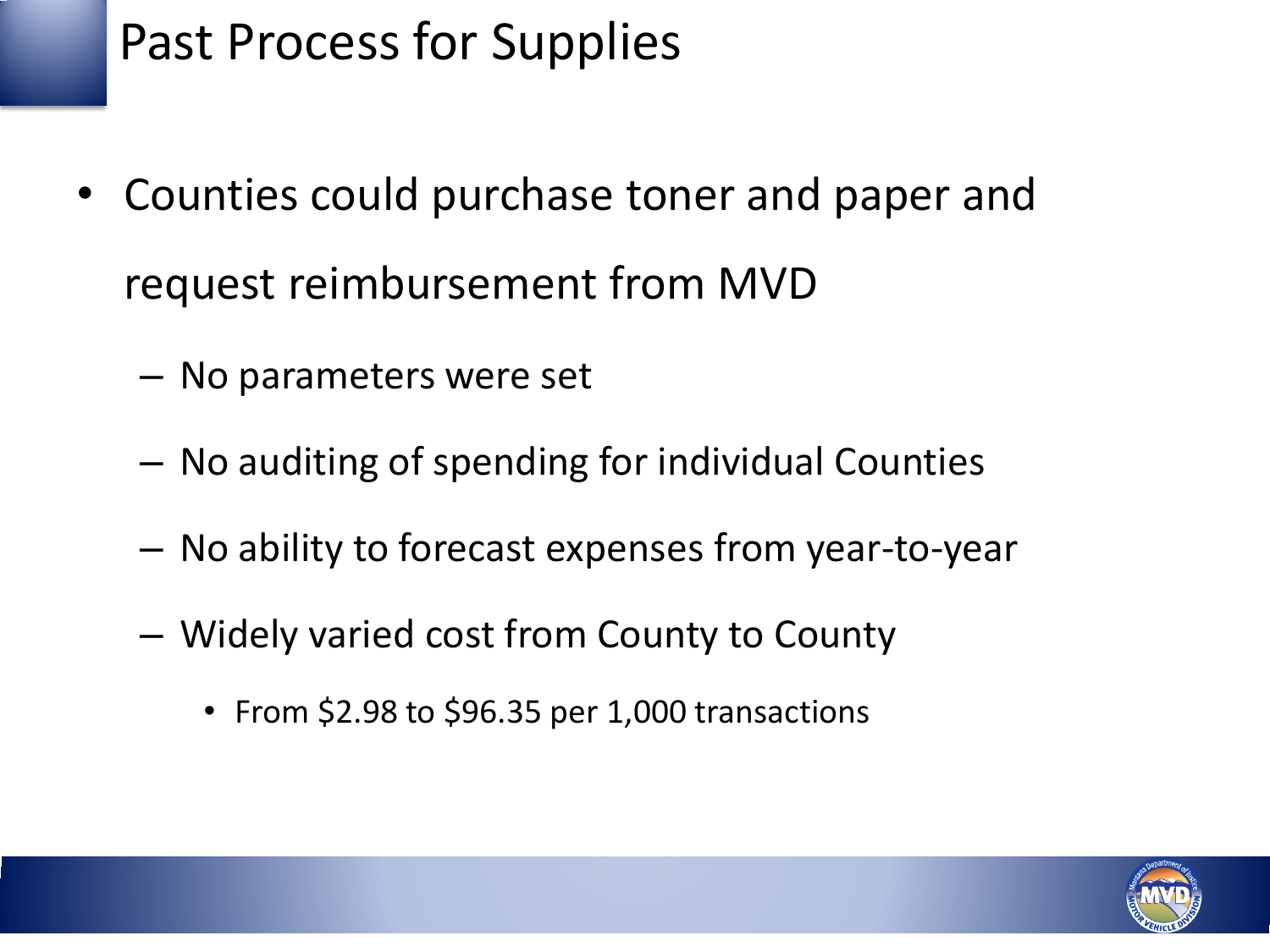# Change to Process

- May 6<sup>th</sup> MVD issued an e-mail announcing changes to process
	- Requested meeting to define new system
	- Create a consistent, structured process that allows for accountability, sustainability, and responsible expectations
- Executive Board forwarded the e-mail to
	- County Treasurers, County Commissioners, Legislature, Governor

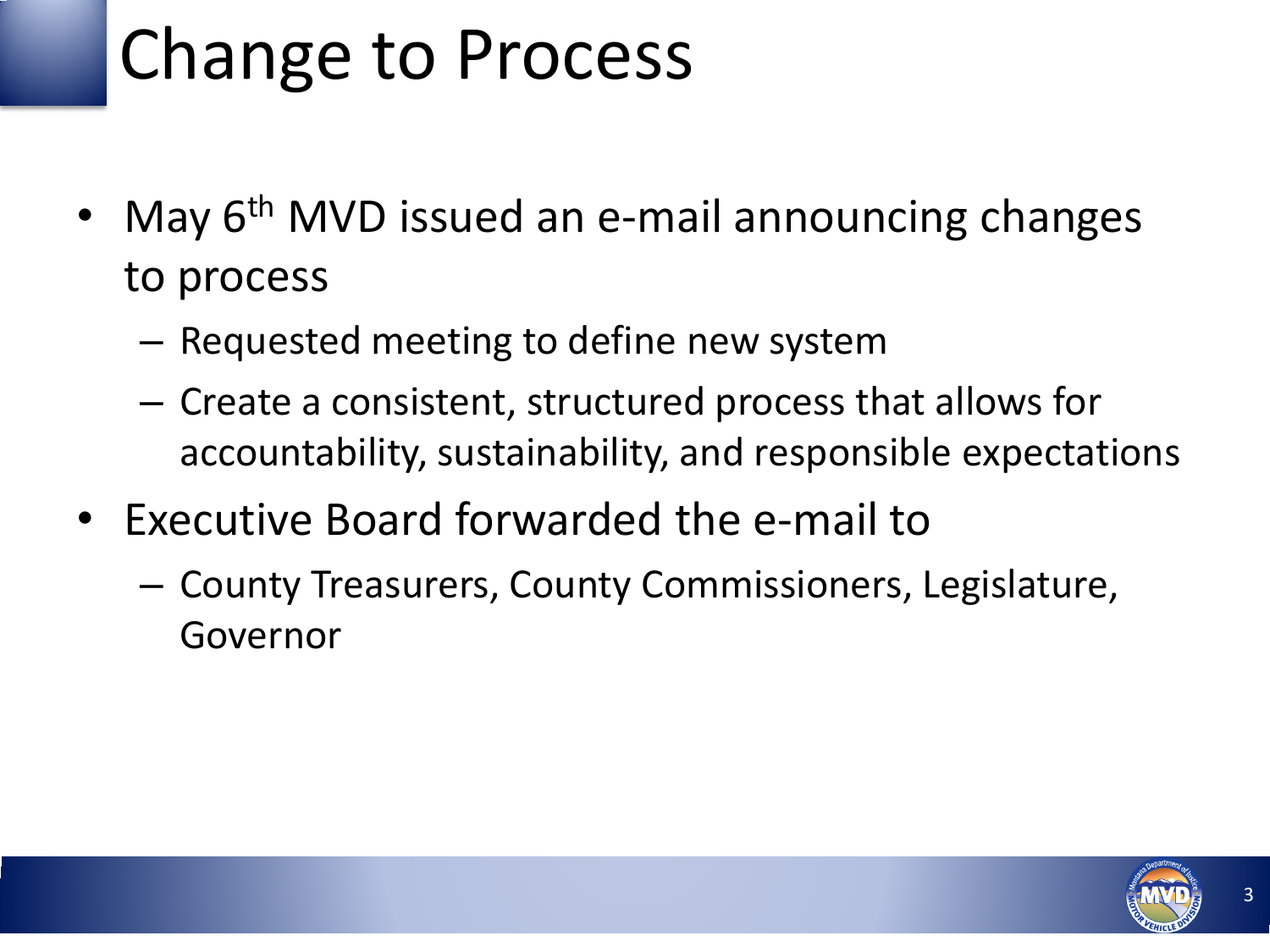# Change to Process

- September Treasurer's Conference
- Monthly TAC meetings
	- November 18th
	- January 20th
- Monthly Executive Board/MVD meetings
	- October
	- November
	- December
	- January

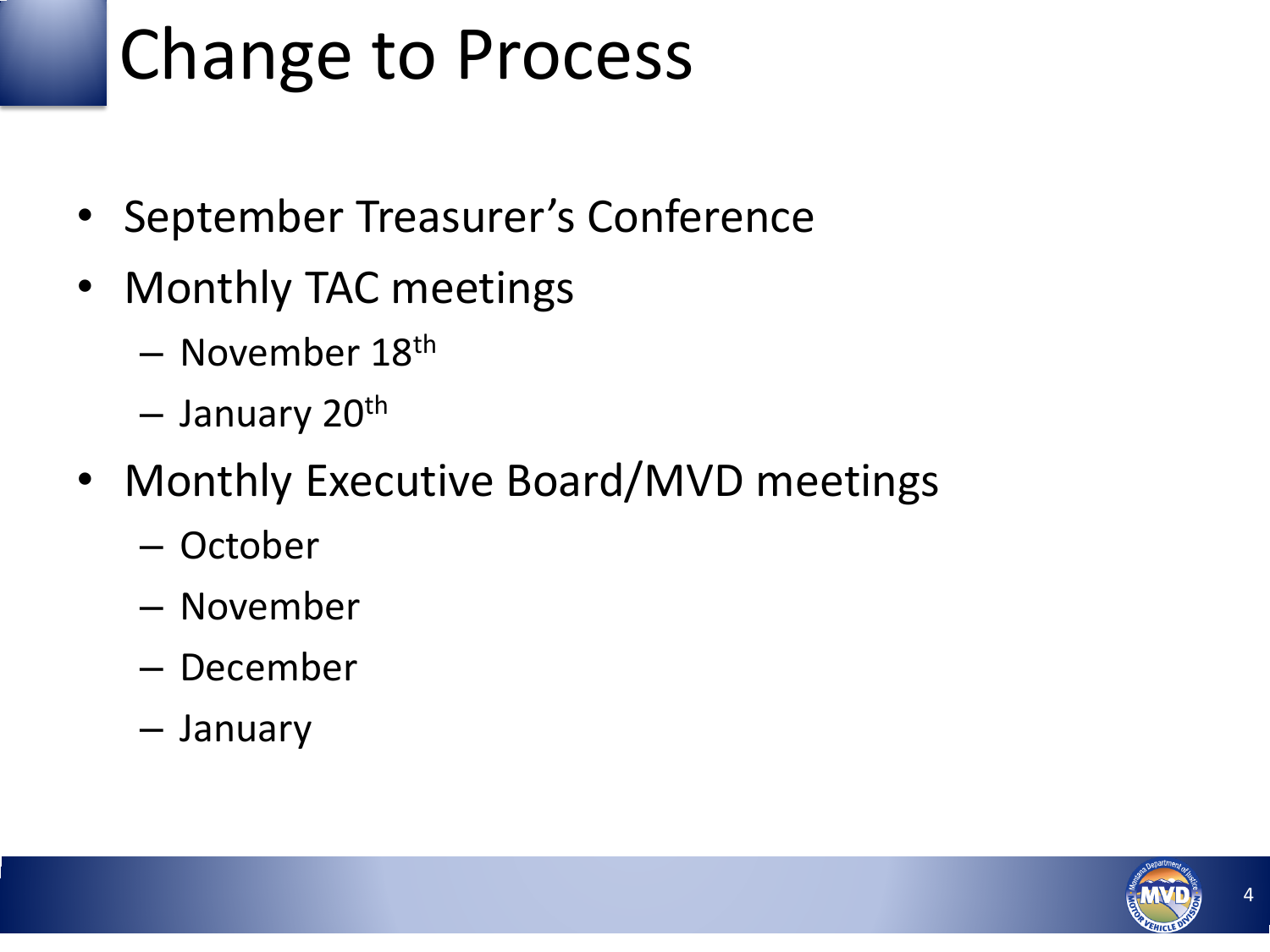### Block Grant

- Purchased supplies as usual through Jan. 2022
- Introduced Block Grant funding in Dec. 2021 to Executive Board
- Shared Block Grants to be dispersed in Jan. 2022
- Issued Block Grant funding in Feb. 2022
	- \$25,000 divided amongst counties
	- Distribution based on number of transactions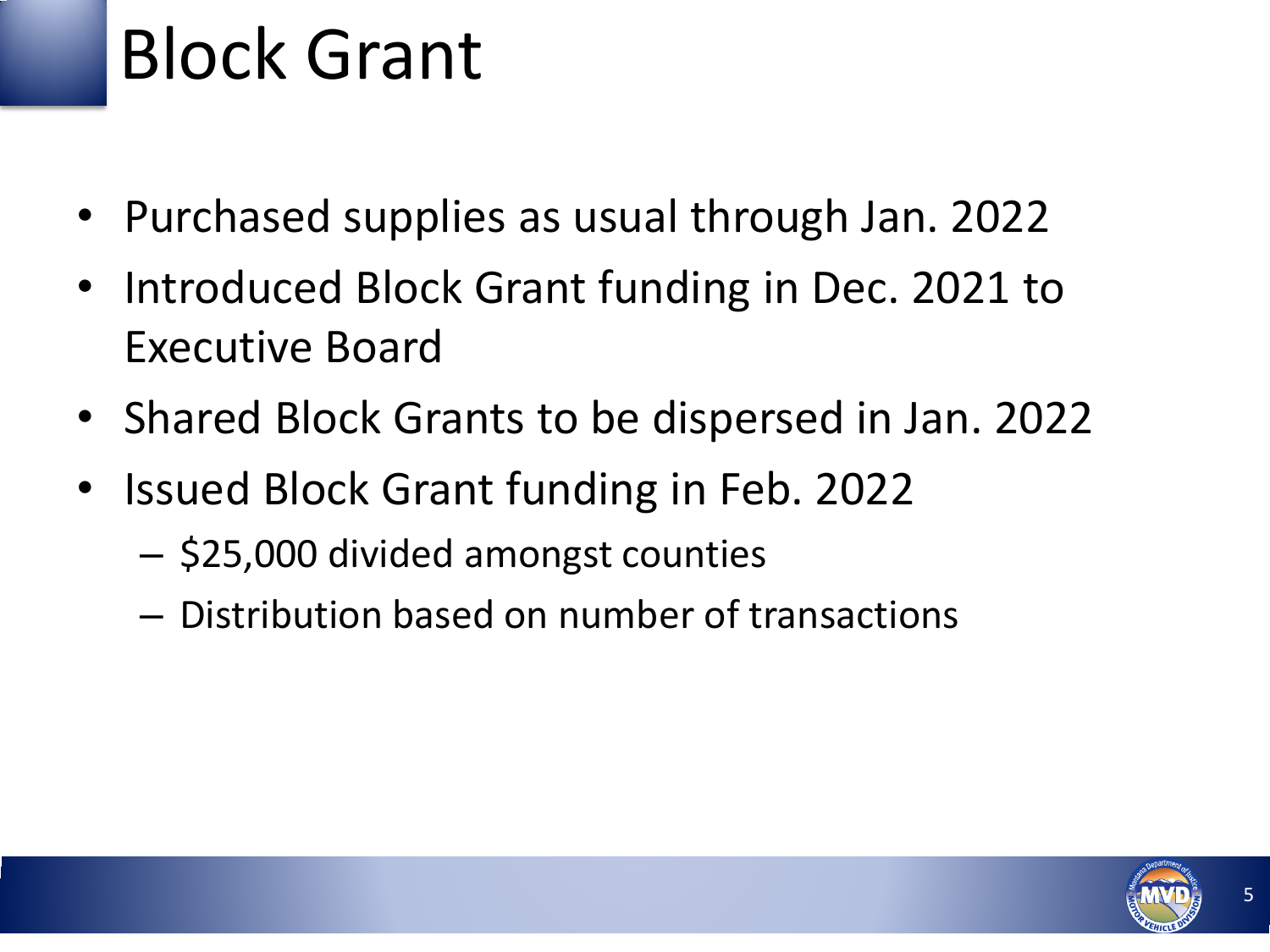## Existing Agreements Phased Out

- Interlocal Agreements expired August 2021 Present – Reimbursements were honored through January 2022
- Stopped reimbursing County purchases in Feb 2022
- Block Grants issued as majority of Interlocal Agreements expired

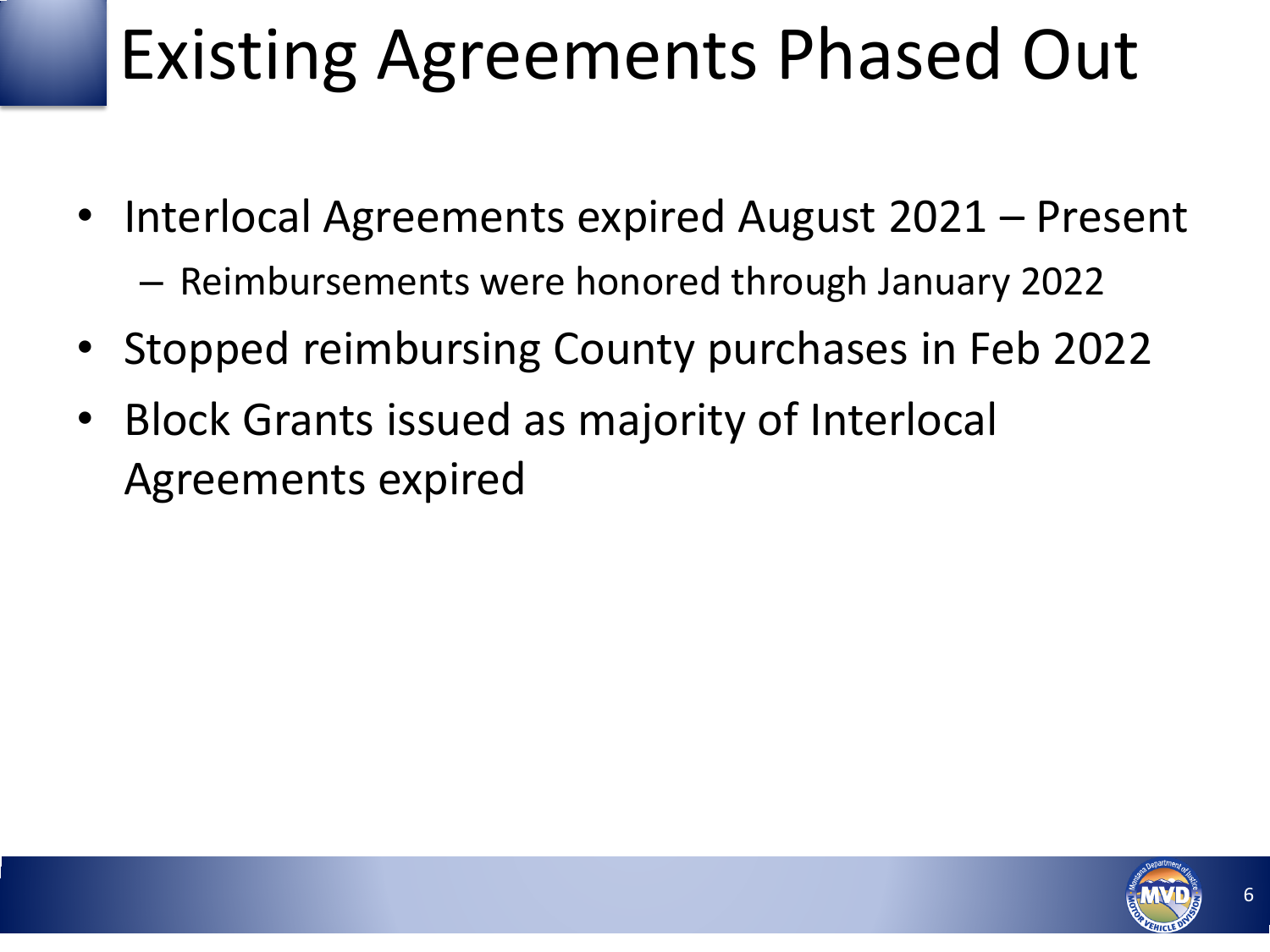#### MACo

• Counties expressed unhappiness and surprise regarding change

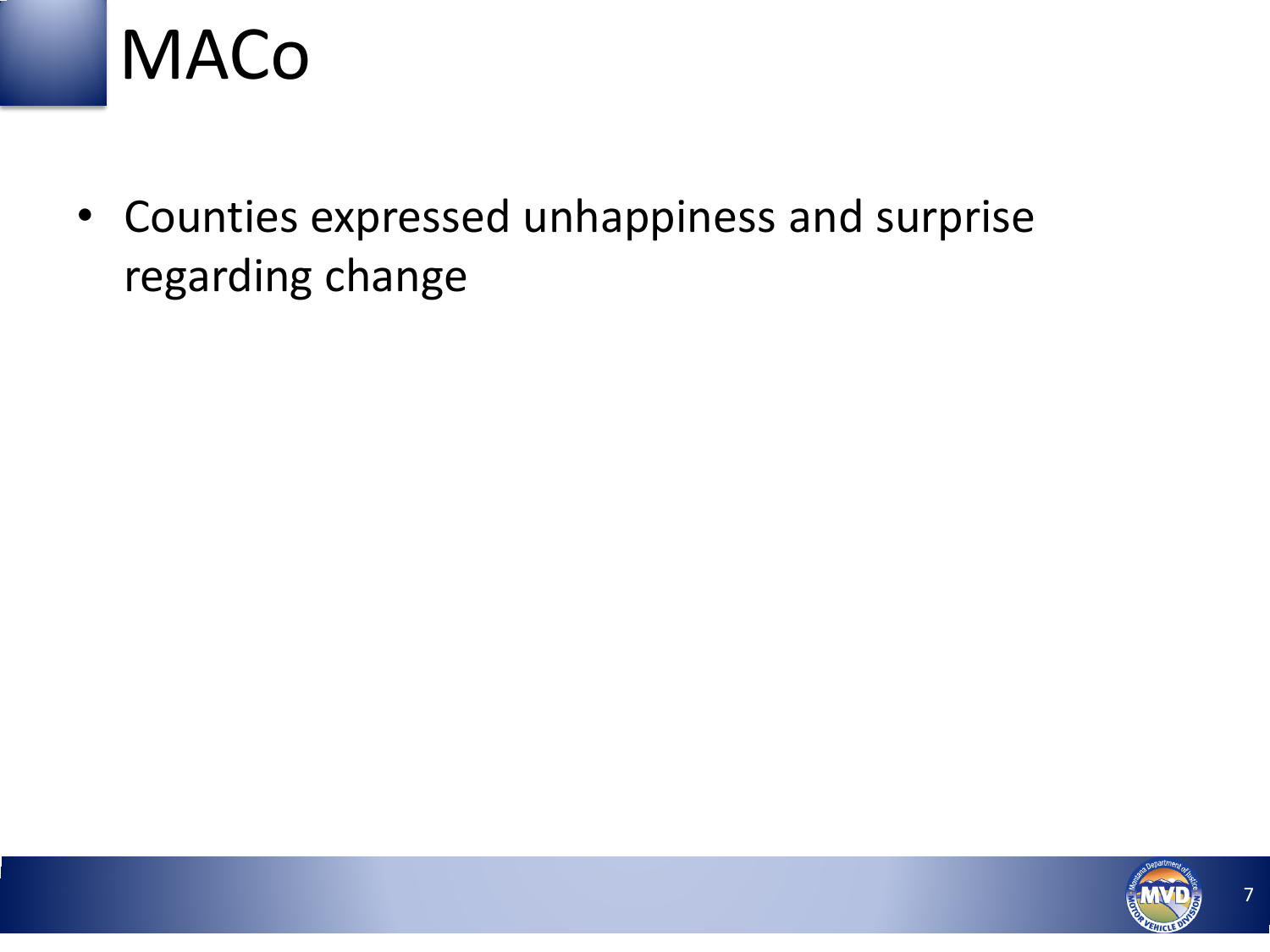## Timeline

→ MVD notifies<br>
→ counties of cha<br>
→ C<br>
→ EB shares e-ma<br>
→ with local and counties of change EB shares e-mail state leadership

AMVD Introduces<br>
Deck Grant<br>
Dec. 2021<br>
Punding<br>
Dec. 2021<br>
Reimbursements Block Grant Funding

Reimbursements are based on County transactions

NET MVD stops<br>
2022 reimbursing<br>
2022 and Toner<br>
2022 and Toner reimbursing Counties for Paper and Toner

> Counties receive funding from Block Grant

MVD Continues to pay Counties for Toner & Paper Expenses